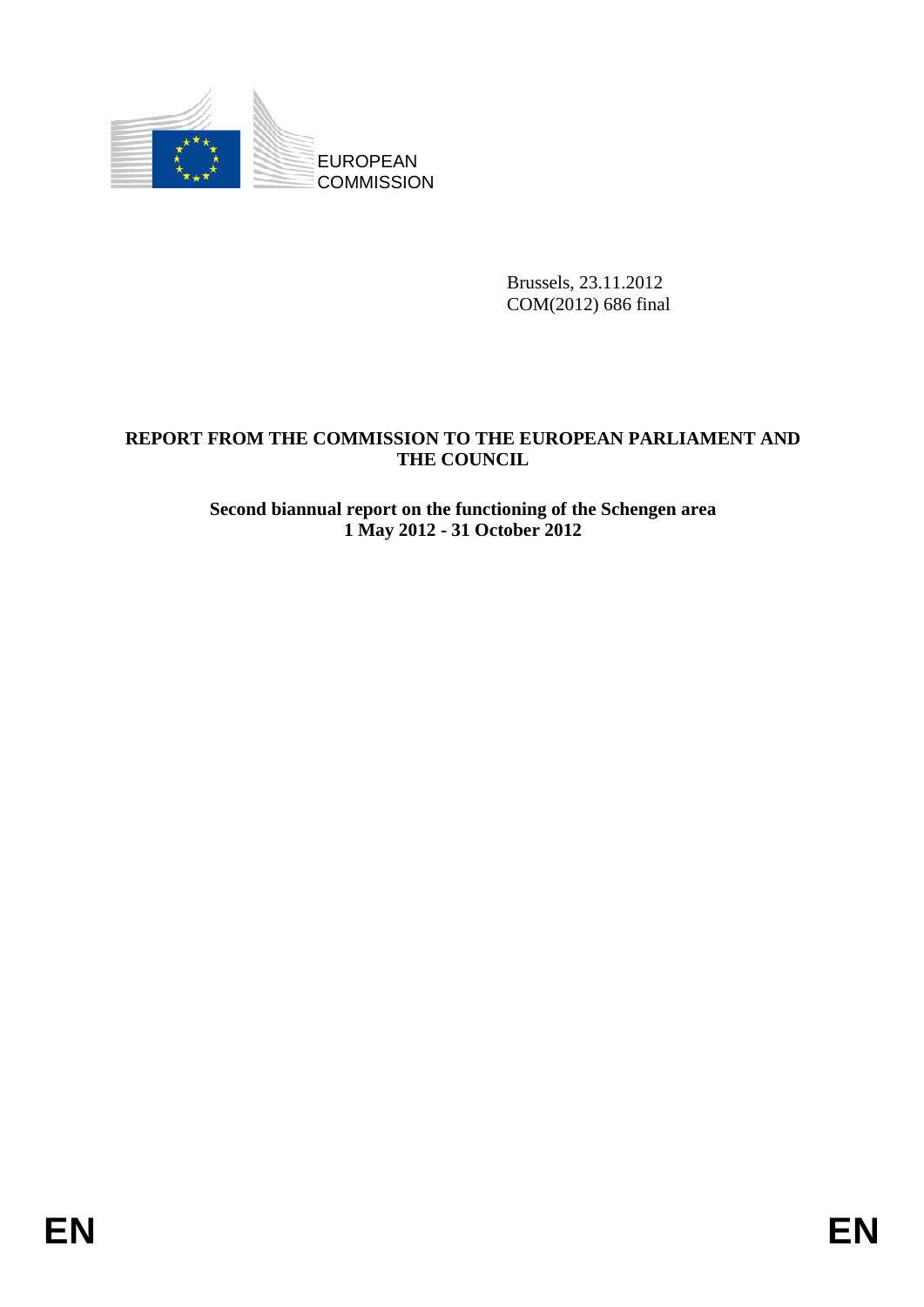#### **REPORT FROM THE COMMISSION TO THE EUROPEAN PARLIAMENT AND THE COUNCIL**

#### **Second biannual report on the functioning of the Schengen area 1 May 2012 - 31 October 2012**

#### **1. INTRODUCTION**

As announced by the Commission on 16 September 2011 in its Communication on strengthening Schengen governance<sup>1</sup> and supported by the Justice and Home Affairs Council/Mixed Committee on 8 March 2012, the Commission on 16 May 2012 adopted its first biannual report to the European Parliament and to the Council on the functioning of the Schengen area<sup>2</sup>. Consequently, it was discussed in the Council meeting on 7 June 2012 and in the plenary session of the European Parliament on 4 July 2012. This second report covers the period 1 May 2012 – 31 October 2012.

#### **2. SITUATIONAL PICTURE**

#### **2.1. Situation at the Schengen external borders**

During April-June 2012, approximately 23 000 irregular border crossings were detected, consisting of mixed migration flows. This constitutes a 44 % decrease within the EU compared to the same period in the previous year, in the midst of the Arab Spring. In contrast, Greece reported a 29% increase compared to the year before. The majority of all detections, 56%, were made at the land border between Greece and Turkey, which means that this border section remains the hotspot for irregular migration into the EU. The most commonly detected nationality at this part of the border was Afghan nationals, followed by Bangladeshi and Syrians.<sup>3</sup>

However, following the Greek launch in August 2012 of operation Shield, in which Greece has redeployed some 1 800 border guards to the Greek-Turkish land border, the previous strong increase in the number of detected irregular border-crossings has been followed by a significant decrease. So far, Greek authorities have reported a substantial decrease in the number of apprehensions in the Evros area.

Following the deteriorating humanitarian and security situation in Syria, there has been a significant increase of Syrians in detections of irregular border-crossings as well as irregular stays, primarily in Greece. Furthermore, Syrians are ranked second among applicants for international protection, mostly in Sweden and Germany, where Syrian nationals claiming asylum are granted protection. Any further deterioration of the situation in Syria is likely to result in a further increased number of persons seeking refuge in neighbouring countries and, eventually, in EU Member States.<sup>4</sup>

 $\frac{1}{1}$  COM (2011) 561 final 2

COM (2012) 230 final 3

Frontex quarterly risk analysis April-June 2012 4

Frontex quarterly risk analysis April-June 2012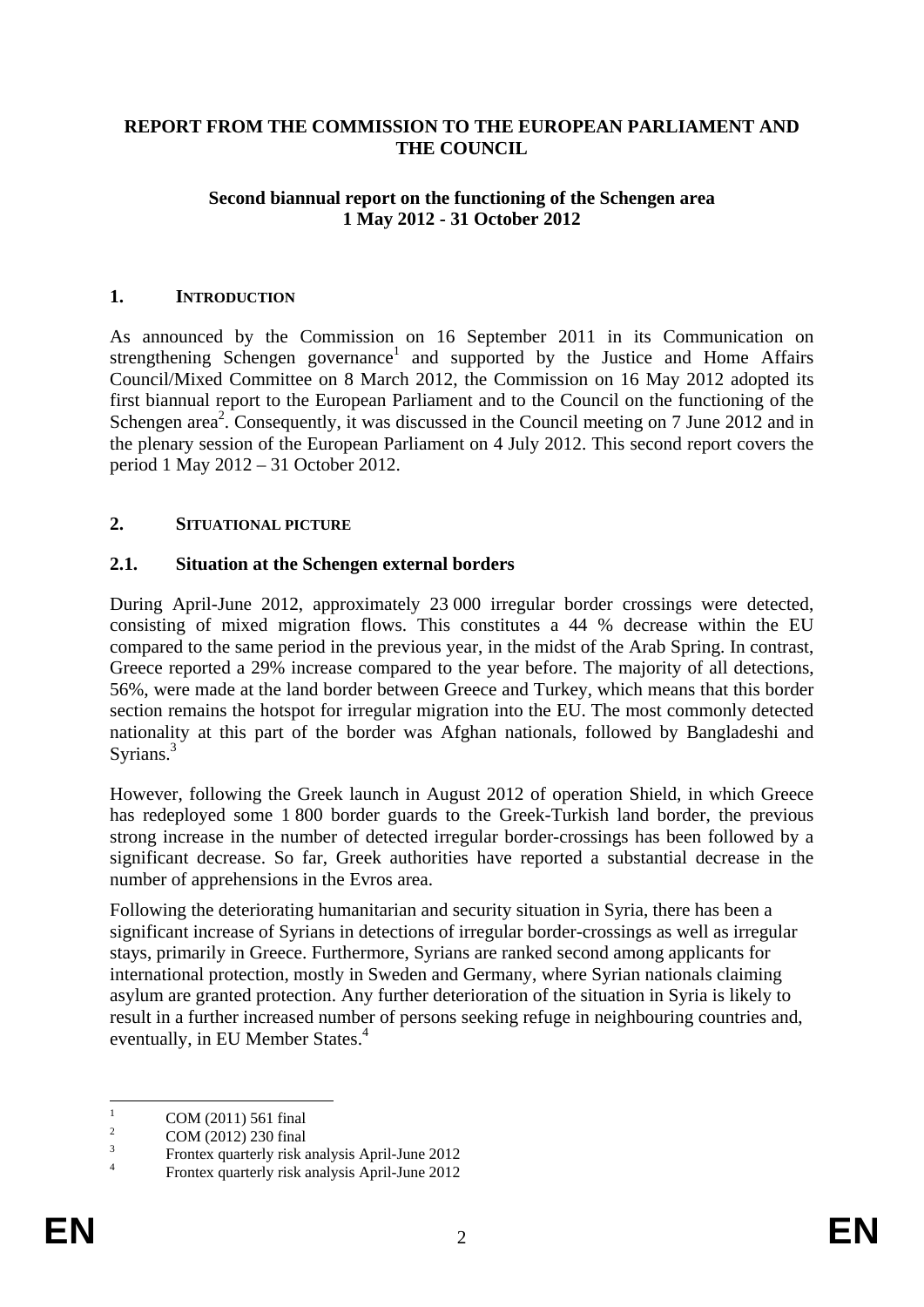# **2.2. Situation within the Schengen area**

Although Greece is currently the main entry point for irregular migrants, it is a transit rather than destination country for the majority of migrants. The secondary movements are reflected in the detections of irregular border-crossings throughout the Western Balkan land borders, the Italian sea borders and flights from Greek airports to many major EU airports<sup>5</sup>.

The most recent information-gathering exercise on migration flows within the EU/Schengen area, operation Balder, was carried out from 16 to 22 April 2012, in 24 Member States as well as in Norway and Switzerland. The aim of the operation was to collect data on migration flows in the Member States, regarding in particular migratory pressures in various countries, main routes used by irregular migrants, main destination countries of migration, countries of origin of irregular migrants and places of detection of irregular migrants and means of transport used.

According to the data reported by the participating Member States, compiled by the Danish National Police<sup>7</sup> and communicated in June 2012, 2 396 third country nationals from 115 different countries were apprehended during this week. The largest number of irregular migrants within the Schengen area were found in Germany (520 persons), Spain (369 persons) and Austria (178 persons) and had entered the EU in Spain (207 persons) and Greece (180 persons). The main countries of destination were Spain (341 persons), Germany (281 persons) and Austria (175 persons).

Although providing some valuable basic information, the data collected in this type of operations is rather incomplete, as it covers only a couple of weeks per year and not all Member States participate. Hence, as noted by the Commission in its first biannual report on the functioning of the Schengen area and by the JHA Council/Mixed Committee on 7 June 2012, there exists a need for improved data collection and analysis of the irregular migratory movements within the EU. As Member States have agreed that the Commission should play a role in this and that existing structures should be used to the greatest extent possible, the Commission, together with Frontex, invited Member States to an expert meeting on 2 October 2012 to discuss how a better situational awareness could best be achieved. Member States confirmed the need for data to be collected and analysed on regular basis, while at the same time raising concerns regarding the additional workload and the use of the analyses. The Commission, together with Frontex, is currently deliberating on how to best proceed.

## **3. APPLICATION OF THE SCHENGEN ACQUIS**

## **3.1. Cases of temporarily reintroduced control at internal borders**

Article 23 of the Schengen Borders  $Code<sup>8</sup>$  provides that, exceptionally, where there is a serious threat to public policy or internal security, a Member State may reintroduce border control at its internal borders. During the period 1 May – 31 October 2012, control at the internal borders has been reintroduced twice.

First, on 20 April 2012, Spain notified the Commission that on the occasion of the meeting of the European Central Bank in Barcelona on 2-4 May 2012, it was to reintroduce control at the

 $\frac{1}{5}$ Frontex quarterly risk analysis April-June 2012

<sup>6</sup> France, Greece and Ireland did not participate.

<sup>7</sup> Summary report by the Danish National Police, June 2012

<sup>8</sup> Regulation (EC) No 562/2006 of the European Parliament and of the Council establishing a Community Code on the rules governing the movement of persons across borders (Schengen Borders Code)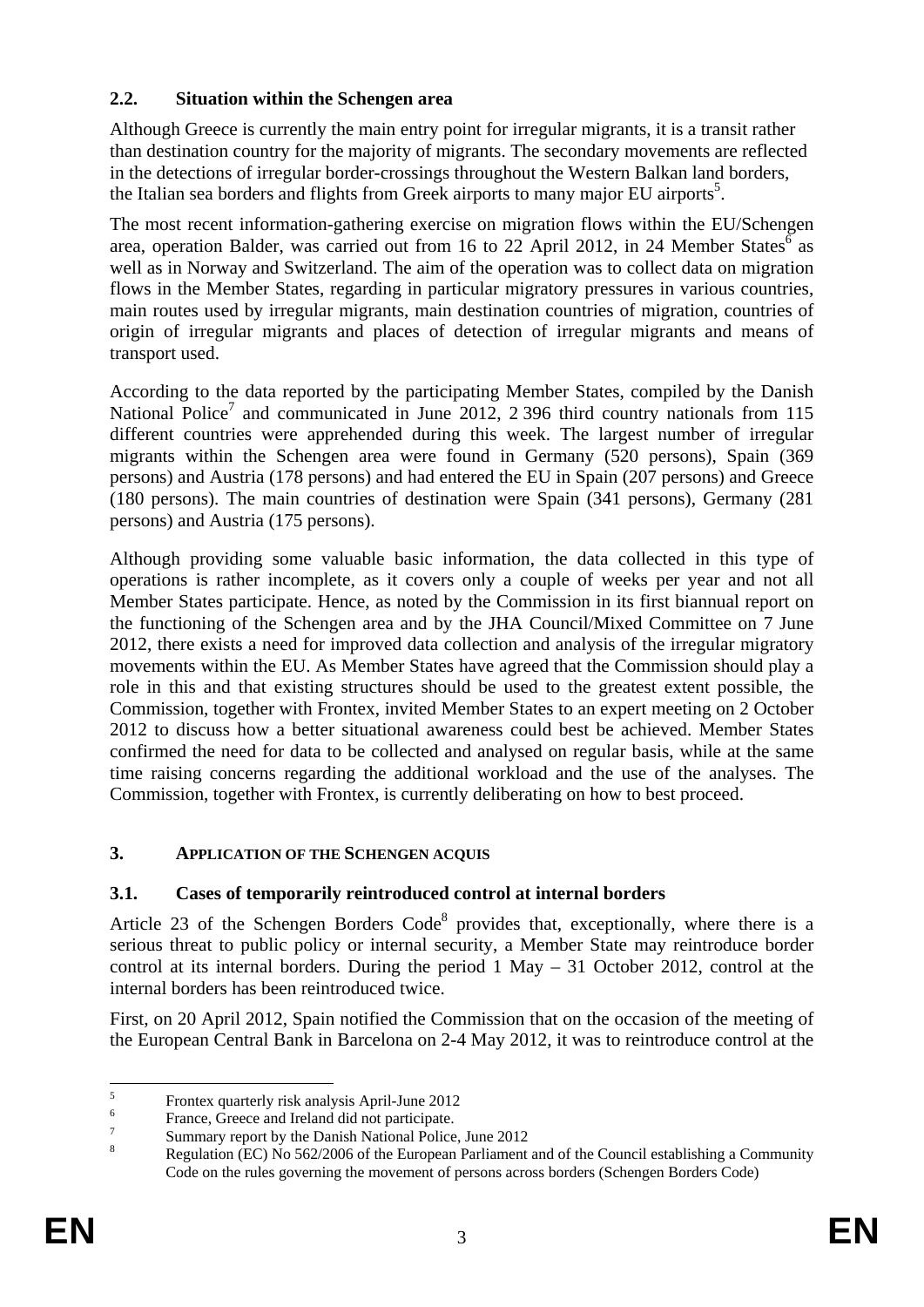internal land border with France as well as at Barcelona and Gerona airports from 28 April until 4 May 2012. During this week, Spain perfomed border checks on 669 385 persons, whereof 68 persons were refused entry, either on grounds of public policy or internal security, or for having no valid travel documents<sup>9</sup>.

Second, on 4 May 2012, Poland informed the Commission that due to the EURO 2012 football championships from 8 June to 1 July 2012, it had decided to reintroduce control at its internal borders between 4 June and 1 July. During this period, 28 980 persons were checked, of whom 22 persons were refused entry and 15 were apprehended<sup>10</sup>.

## **3.2. Maintaining the absence of internal border control**

The large majority of alleged violations of the Schengen acquis regard whether the carrying out of police checks close to the internal border have an effect equivalent to border checks (article 21 of the Schengen Borders Code) and the obligation to remove obstacles to fluid traffic flow, such as speed limitations, at road crossing-points at internal borders (article 22 of the Schengen Borders Code). In the period 1 May - 31 October 2012, the Commission requested information on possible violations of articles 21 and/or 22 of the Schengen Borders Code in two new cases (regarding Germany and Lithuania), while it closed three cases (involving Belgium, Estonia and the Netherlands) and continued investigating seven existing cases (regarding Austria, the Czech Republic, Germany, Latvia, the Netherlands, Slovakia and Sweden). Recently there have been several cases in different Dutch courts dealing with the question whether the mobile surveillance carried out by the Koninklijke Marechaussee close to the Netherlands' internal land borders with Belgium and Germany (article 4.17a of the Aliens Decree 2000) is compatible with articles 20 and 21 of the Schengen Borders Code. The Rechtbank Roermond on 7 February 2012 in case C-88/12 (Jaoo) submitted for preliminary ruling by the Court of Justice of the European Union the question whether this mobile surveillance contravenes the prohibition of checks equivalent to borders checks (article 21 of the Schengen Borders Code). Moreover, the Raad van State on 4 June 2012 submitted in case C-278/12 (Adil) the same question for an urgent preliminary ruling by the Court of Justice.

On 19 July 2012, the Court of Justice rendered judgment in case C-278/12 (Adil). The Court concluded that articles 20 and 21 of the Schengen Borders Code do not preclude checks by officials responsible for border surveillance and the monitoring of foreigners in a geographical area close to an internal border with a view to verifying the requirements for lawful residence, as long as the check is based on general information and experience on irregular stay in this location or, to a limited extent, in order to obtain such information and experience, and these checks are conditioned by certain limitations, especially as regards intensity and frequency. Since the Dutch mobile surveillance is aimed at combatting irregular stay and therefore has a purpose different from border checks, is based on general police information and experience, is carried out in a different manner than border checks and is conditioned by the necessary limitations, the Court concluded that it does not have an effect equivalent to border checks.

The Commission notes that, apart from the Netherlands, also France and Germany retain specific legislation applicable only in internal border areas. Furthermore, it is noted that the Dutch and the French legislations have been amended already following the Melki-

<sup>-&</sup>lt;br>9  $^{9}$  Council document 10491/12 FRONT 84 COMIX 337

<sup>10</sup> Council document 13219/12 FRONT 115 COMIX 467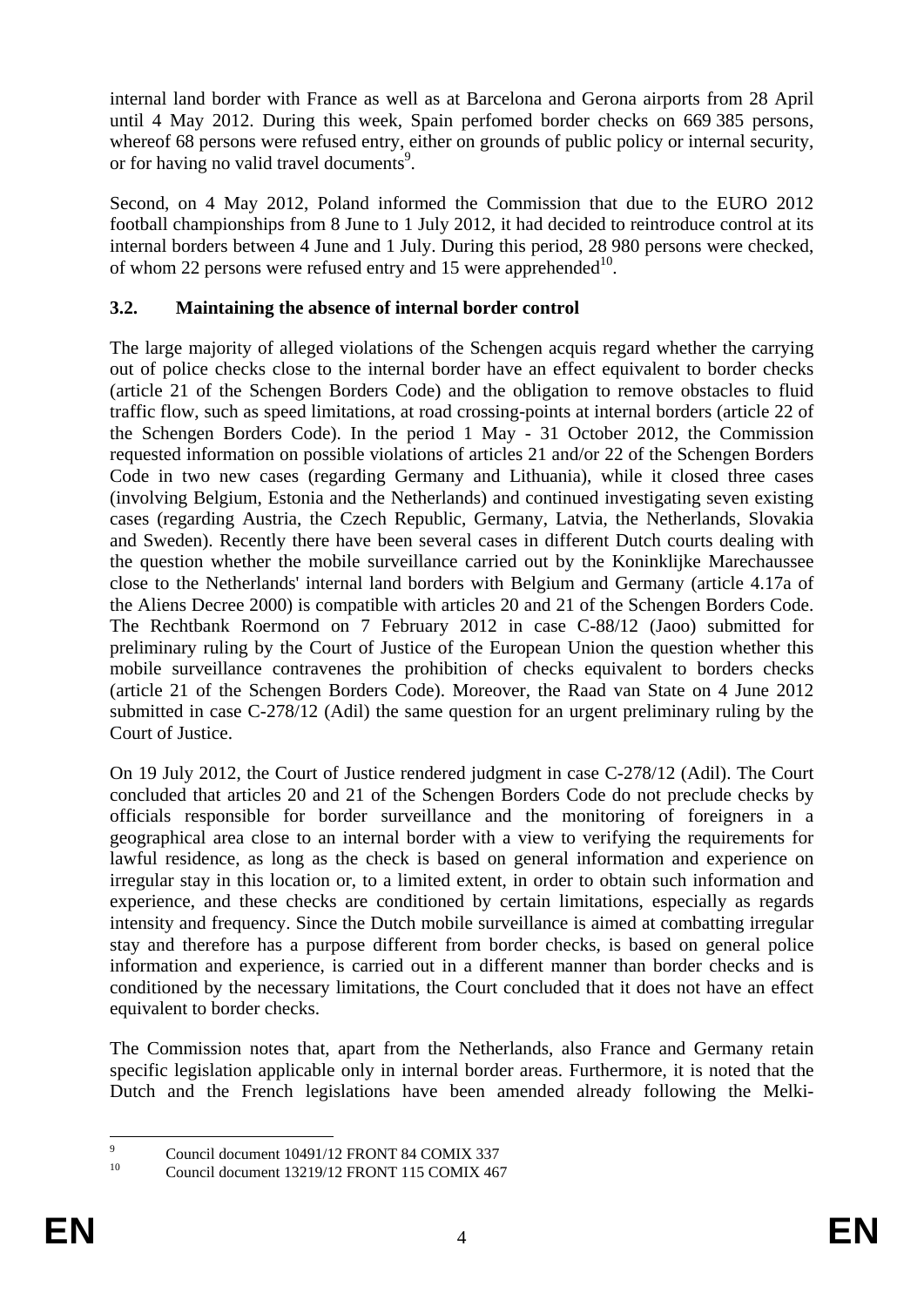judgment<sup>11</sup>. To that end, the Commission invites Member States which provide for this type of specific legislation to ensure that it is in line with the above mentioned judgments and stands ready to offer its advice to Member States on the interpretation thereof.

## **3.3. Alleged violations of other parts of the Schengen acquis**

## *Transposition of the Return Directive (2008/115/EC) into national legislation*

The deadline for implementation of the Return Directive (2008/115/EC) expired on 24 December 2010. All EU Member States bound by the Directive and all associated countries except Iceland have notified full transposition of the Directive into national law. The Commission has started examining the legal transposition and the practical application in the Member States in detail and will present its first application report by the end of 2013.

## *Implementation of the Regulation on Local Border Traffic (EC No 1931/2006)*

Since the entry into force of the local border traffic regime in 2006, the Commission has been monitoring its implementation. In July 2012, the Commission decided to request information from three Member States (Latvia, Poland and Slovenia) on the bilateral agreements that these countries have concluded with their third country neighbours. The concerns differ between the Member States, but include the requirements for a travel medical insurance as well as limitations of the scope only to the citizens of the contracting parties, lack of a requirement for a minimum period of residency in the border area, etc.

## *Application of the Schengen acquis during sea border surveillance*

As previously reported, the Commission in October 2009 issued a letter of formal notice to Greece, following allegations of serious difficulties faced by migrants in applying for asylum and ill-treatment of asylum-seekers, including the turning back of persons who may face serious harm or persecution. The Commission's analysis is being carried out in the light of constant developments, such as the progress made in the implementation of the Greek National Action Plan.

Further, due to groups of migrants allegedly intercepted by Italian authorities on the high seas and sent back to Libya, the Commission in July 2009 requested Italy to provide information on the measures to avoid the risk of refoulement and on reassurances obtained from the Libyan authorities with regard to the persons concerned. On 23 February 2012, the European Court of Human Rights found Italy to be in violation of the European Convention of Human Rights on the basis of these same facts<sup>12</sup>. Against this background, the Commission is now analysing the implications of this ruling on border surveillance operations at sea and on the asylum acquis.

## **3.4. Carrying out of sea border operations coordinated by Frontex**

On 5 September 2012, the Court of Justice<sup>13</sup> annulled Council Decision 2010/252/EU, supplementing the Schengen Borders Code as regards sea border operations coordinated by Frontex, because it contains essential elements of surveillance of external sea borders which go beyond the scope of additional measures within the meaning of article 12(5) of the

 $11$ <sup>11</sup> Judgment of 22 June 2010 in case C-188/10

<sup>&</sup>lt;sup>12</sup> Case of Hirsi Jamaa and others v. Italy. Application no. 27765/09<br><sup>13</sup> Lydemant of 5 September 2012 in asses G 255/10. European Perlie

Judgment of 5 September 2012 in case C-355/10, European Parliament v. Council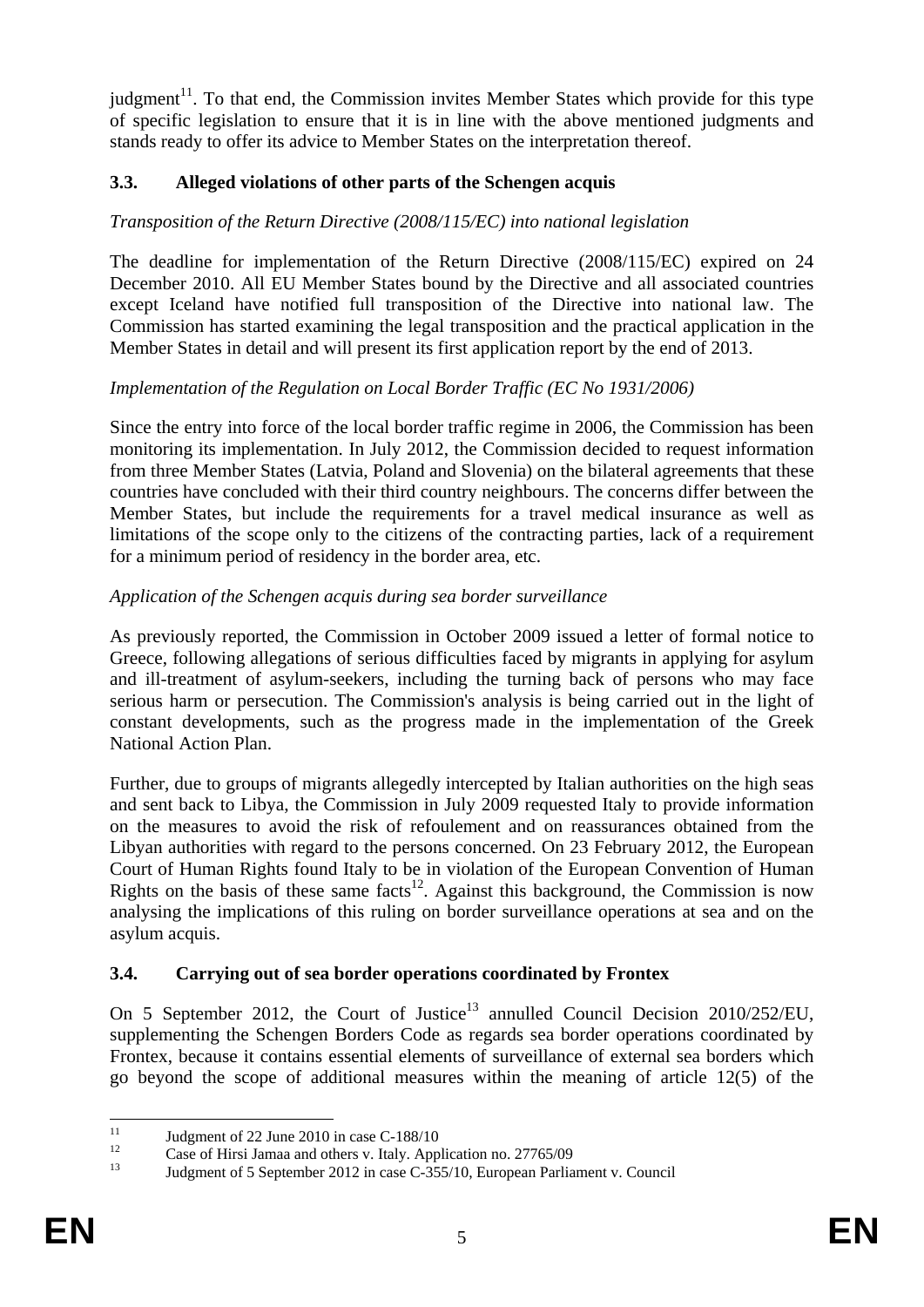Schengen Borders Code, and only the European Union legislature is entitled to adopt such a decision. The Court maintained the effects of the annulled decision until the entry into force, within a reasonable time, of new rules intended to replace it. The Commission will present a legislative proposal in the beginning of 2013.

## **3.5. Weaknesses identified in the framework of the Schengen evaluation mechanism**

In the framework of the current Schengen evaluation mechanism<sup>14</sup>, Member States' application of the Schengen acquis is regularly evaluated by experts from the Member States, the Council General Secretariat and the Commission.

In the period 1 May 2012-31 October 2012, Schengen evaluations were carried out regarding sea borders in Estonia, Latvia, Lithuania, Malta, Poland and Slovenia, police cooperation in Hungary, Slovakia, the Czech Republic and Poland, air borders in Estonia, Latvia and Lithuania, data protection in Estonia, Latvia, Lithuania, Malta and Slovenia, SIS/Sirene in Denmark, Iceland and Norway as well as visa in Latvia and Lithuania. The reports are still being finalised, but are expected to include positive as well as negative comments and recommendations on issues such as training, use of risk analysis, information exchange, international cooperation and infrastructure at border crossing points and embassies/consulates. As was the case also during the previous six months, there is generally room for improvement, but no deficiencies have been found that would require the Commission to take immediate action.

Moreover, from 28 May to 2 June 2012, a peer-to-peer mission to Greece was carried out in order to assess the progress of the Greek action plan to remedy the shortcomings detected in the Schengen evaluation in 2010-2011 and to identify topics where Member States could offer assistance. This mission went to the Athens International Airport 'Eleftherios Venizelos', the Port of Piraeus and the Evros region and hence covered all types of borders. It was noted that although visible improvements have been made, these still need to be fostered and advanced.

The Commission invites Greece to continue the implementation of its Schengen action plan and reiterates its commitment to support the Greek efforts to manage its external borders, i.a. through the External Borders Fund and Frontex assistance.

For an indicative calendar of Schengen evaluations in November 2012 – April 2013, see Annex I.

# **3.6. Lifting of control at internal borders with Bulgaria and Romania**

Following the Council Decision in June 2011 that both Romania and Bulgaria fulfil the criteria to apply in full the Schengen acquis, the European Council in March 2012 requested the Council to identify and implement measures which would contribute to the accession of these two countries. The Council has since then identified a number of such measures, including ongoing and planned Frontex activities, measures relating to the fight against false documents and identity fraud and measures concerning the fight against smuggling and trafficking in human beings. The implementation of these measures is continuously monitored.

 $14$ 

SCH/Com-ex (98) 26 def.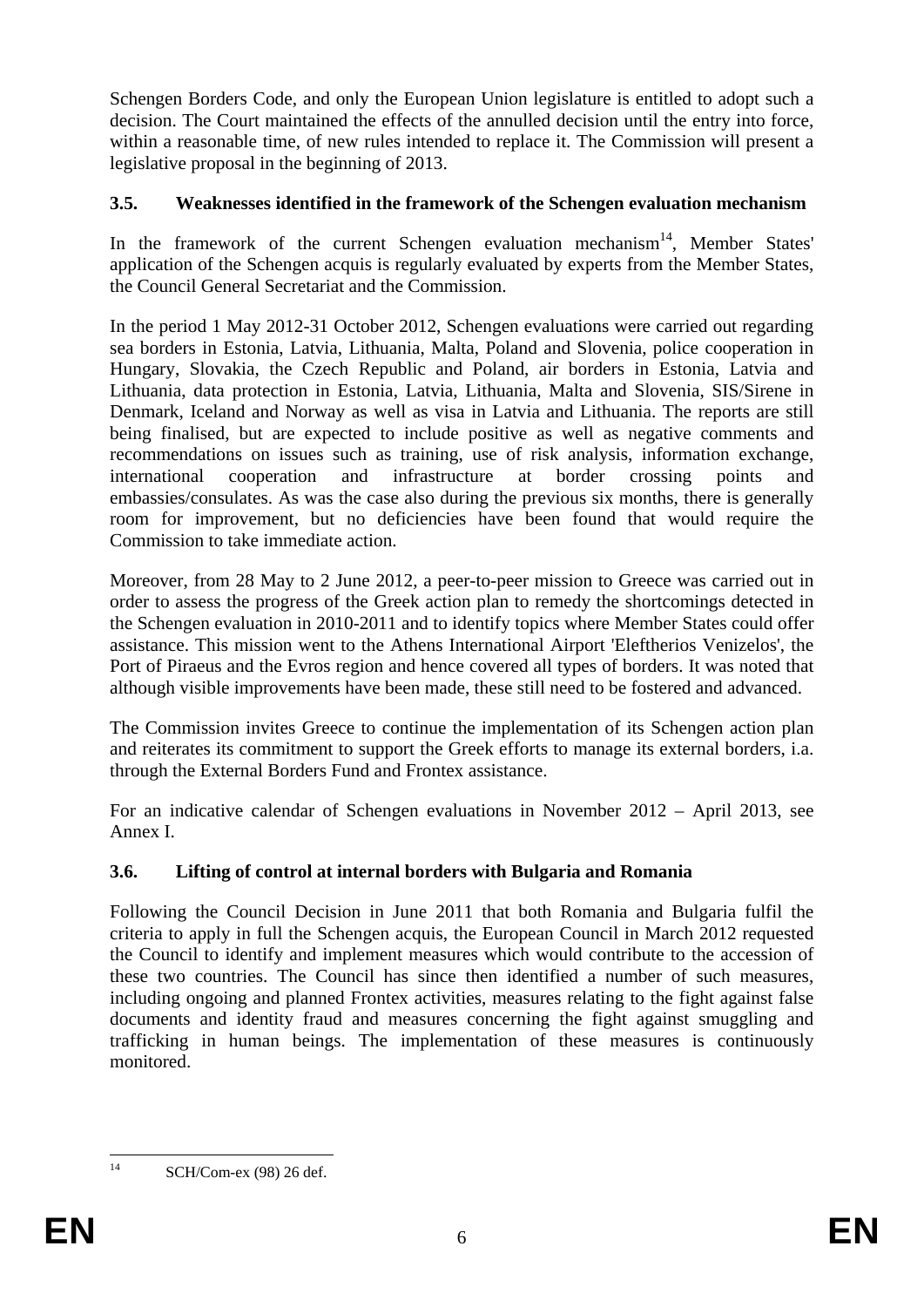## **4. FLANKING MEASURES**

# **4.1. Use of the Schengen Information System**

As highlighted in the previous report, the Schengen Information System (SIS) is a very successful system which provides many thousands of successful outcomes every year. This success brings with it a significant workload in cross-border cooperation between the SIRENE Bureaux. A seminar has taken place where Member States' SIRENE Bureaux delegates and the Commission discussed ways to make working practices more efficient. The seminar generated several proposals that could be implemented in the short term. Other proposals will be addressed collaboratively by the Member States and Commission to assess whether the issue will, in any case, be solved in 2013 by the features of SIS II or needs to be refined into a revised working practice.

## **4.2. Use of the Visa Information System**

The Visa Information System (VIS) is a system for exchange of information on short-stay visas, enabling the competent authorities of the Schengen States to process data on visa applications and on visas issued, refused, annulled, revoked or extended. On 10 May 2012, the VIS was successfully launched in the second region, the Near East (Israel, Jordan, Lebanon and Syria). Further, the VIS on 2 October 2012 started operations in a third region, the Gulf (Afghanistan, Bahrain, Iran, Iraq, Kuwait, Oman, Qatar, Saudi Arabia, United Arab Emirates and Yemen). The dates for the remaining regions of deployment are being discussed among Member States and will be agreed in the coming months.

The VIS is working well operationally and by 4 November 2012, the system had processed 1 774 965 visa applications, issued 1 457 708 and refused 220 644 visas.

The main issue of concern remains the quality of data (both biometric and alphanumeric) introduced by the consular authorities of Member States into the VIS. These issues have affected at times the performance of the system and should be avoided in the future, given the continuous deployment throughout all world regions. Despite the gradual improvements, efforts should be made to further improve the capturing of good quality fingerprints and to fill in to the VIS all mandatory fields from the visa applications.

# **4.3. Visa policy and readmission agreements**

## *Post-visa liberalisation monitoring mechanism for Western Balkan countries*

In August 2012, the Commission presented its third post-visa liberalisation monitoring report for the Former Yugoslav Republic of Macedonia, Montenegro, Serbia, Albania and Bosnia and Herzegovina<sup>15</sup>, setting out the recent actions taken and proposed next steps. While the number of asylum seekers from Serbia and the Former Yugoslav Republic of Macedonia decreased in the first half of 2012 in comparison with the same period in 2011 (-13% for Serbia and -48% for the Former Yugoslav Republic of Macedonia when comparing May 2011 to May 2012), there was a considerable increase of asylum seekers from Albania (+725%), Bosnia and Herzegovina (+14%) and Montenegro (+77%). Most asylum claims are deemed to be unfounded, and the asylum recognition rate remains very low. Belgium, Germany, Luxembourg and Sweden remain the main destination countries. These Member States have taken measures to decrease the processing time, but there is still room for improvement as

 $15$ COM (2012) 472 final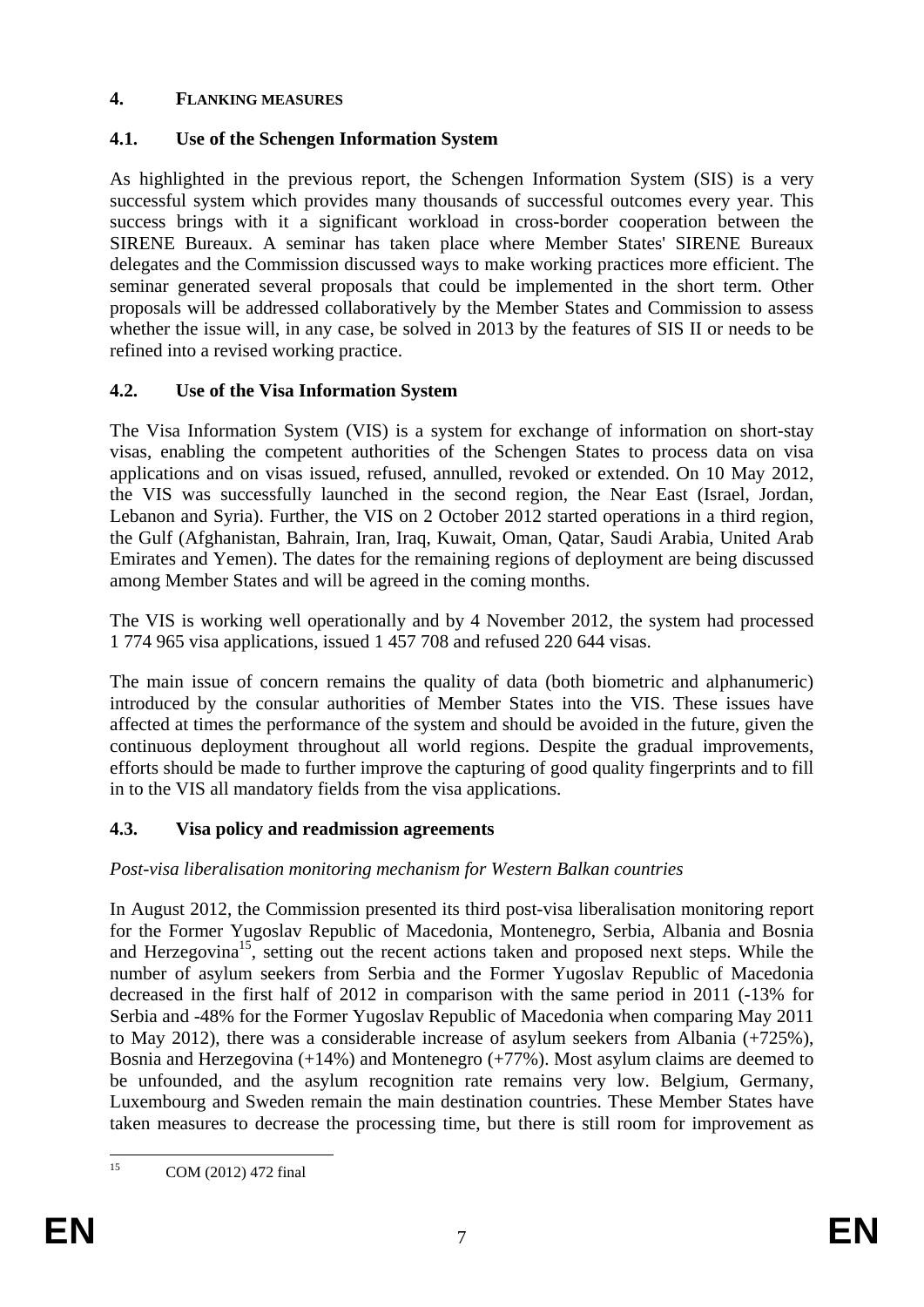regards, inter alia, information exchange, investigation of facilitators, strengthened exit and entry checks, targeted awareness campaigns and assistance to minority communities.

#### *Readmission agreements*

The Commission in April 2012 initialled a readmission agreement with Cape Verde and subsequently launched the procedure for formal ratification. Negotiations with Turkey on a readmission agreement have been finalised and the text was initialled in June 2012. The signature of the readmission agreement and the launch of a dialogue on visa liberalisation are expected. In October 2012, a readmission agreement with Armenia was initialled and the Commission is now working towards its signing and conclusion as quickly as possible. Furthermore, negotiations have been launched also with Azerbaijan on visa facilitation and readmission agreements.